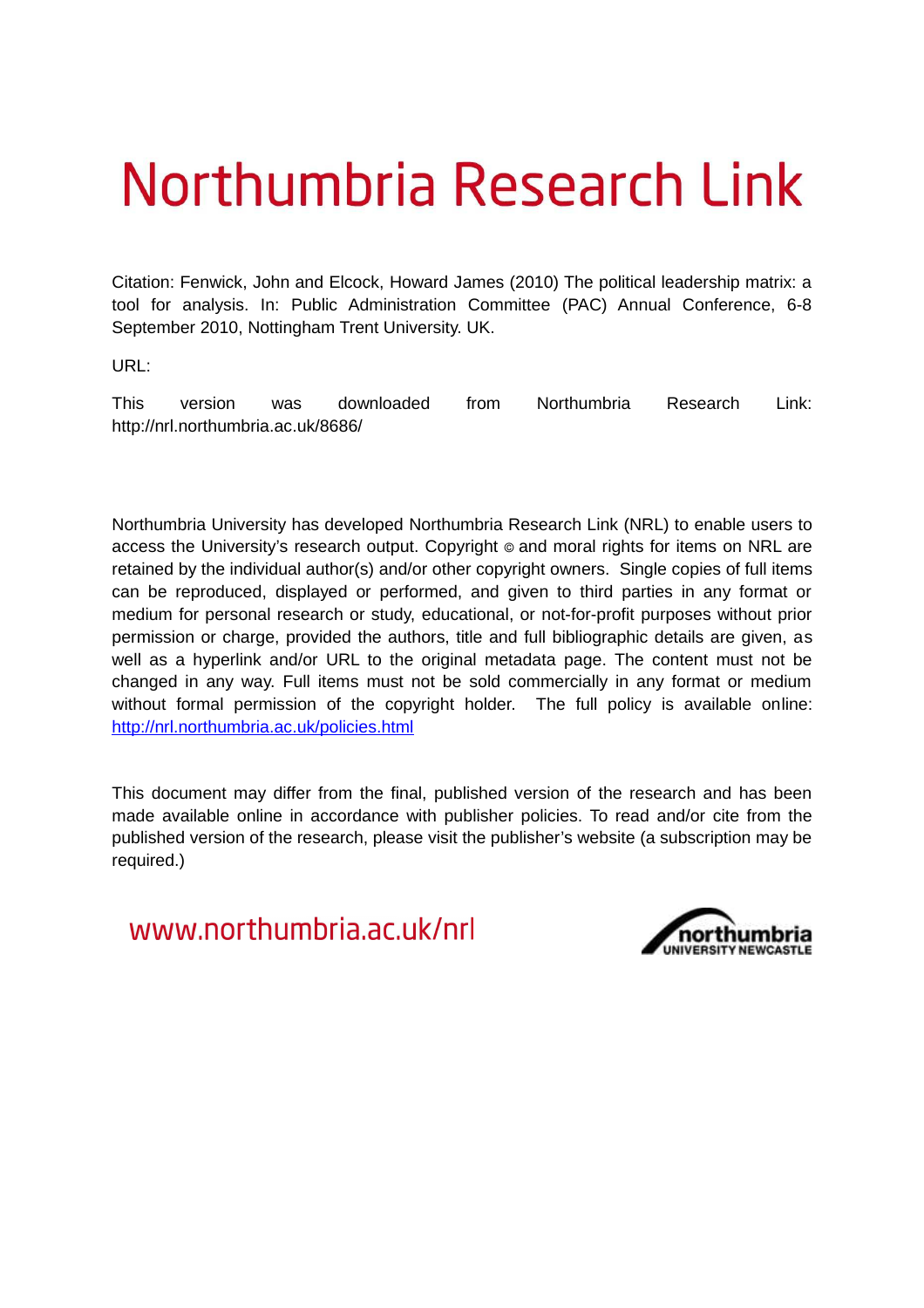#### **THE POLITICAL LEADERSHIP MATRIX: A TOOL FOR ANALYSIS**

#### **Paper prepared for the Public Administration Committee Annual Conference Nottingham Trent University, September 2010**

#### **Howard Elcock, Professor (emeritus) of Government John Fenwick, Professor of Leadership and Public Management Northumbria University**

#### **Abstract**

Local government leadership has been much in the news in recent years. Changes have included the adoption of elected mayors by a dozen or so councils plus, of course, Greater London. Council Leaders are now increasingly elected for four year terms as the heads of formal executives replacing the old committee systems. Elected mayors are likely to be back on the agenda under the Conservative-Liberal Democrat coalition government.

A result of our extensive research, including interviews with council Leaders and elected Mayors, has been the development of a matrix for the analysis of local political leaders. Along the horizontal axis we present three sets of leadership attributes:

- The formal powers and duties of leadership offices.
- The informal relationships that leaders must develop within the authority, with chief executives and other senior council officers, party Groups and councillors as well as the business community, the voluntary sector and the trade unions.
- The personal attributes a leader needs, including charisma, integrity and the ability to develop good relationships with other local leaders.

On the vertical axis are the roles political leaders have to play:

- Government: policy-making and co-ordination of the council's services. Budget-setting and control, political management of the council and its members relations with the trades unions representing the council's staff and workers.
- Governance roles the need nowadays to relate to and manage complex networks of service providers, contractors and other businesses, the voluntary sector, the trades union movement in a fragmented local governance system.
- Allegiance: maintaining relations with councillors, party organisations and electors, with the object in particular of securing the leader's re-election when the time comes.

We will provide some illustrative material of how the matrix might be used to analyse political and other leaders and propose an agenda for further research.

## **The Matrix**

During an extensive period of research into different aspects of the new political management arrangements for local government that were introduced by the 2000 Local Government Act, we have identified a range of issues concerning political leadership that can be encapsulated within a nine-cell matrix. We suggest that this can be used to analyse the relationships between the attributes political leaders possess, or ought to possess, and the roles they are expected to play. We have applied these ideas to study elected mayors in England, to develop comparative analyses of elected mayors in different countries (Fenwick and Elcock, 2008; Elcock 2009) and to try to identify issues that need to be addressed in considering how changes in political management arrangements might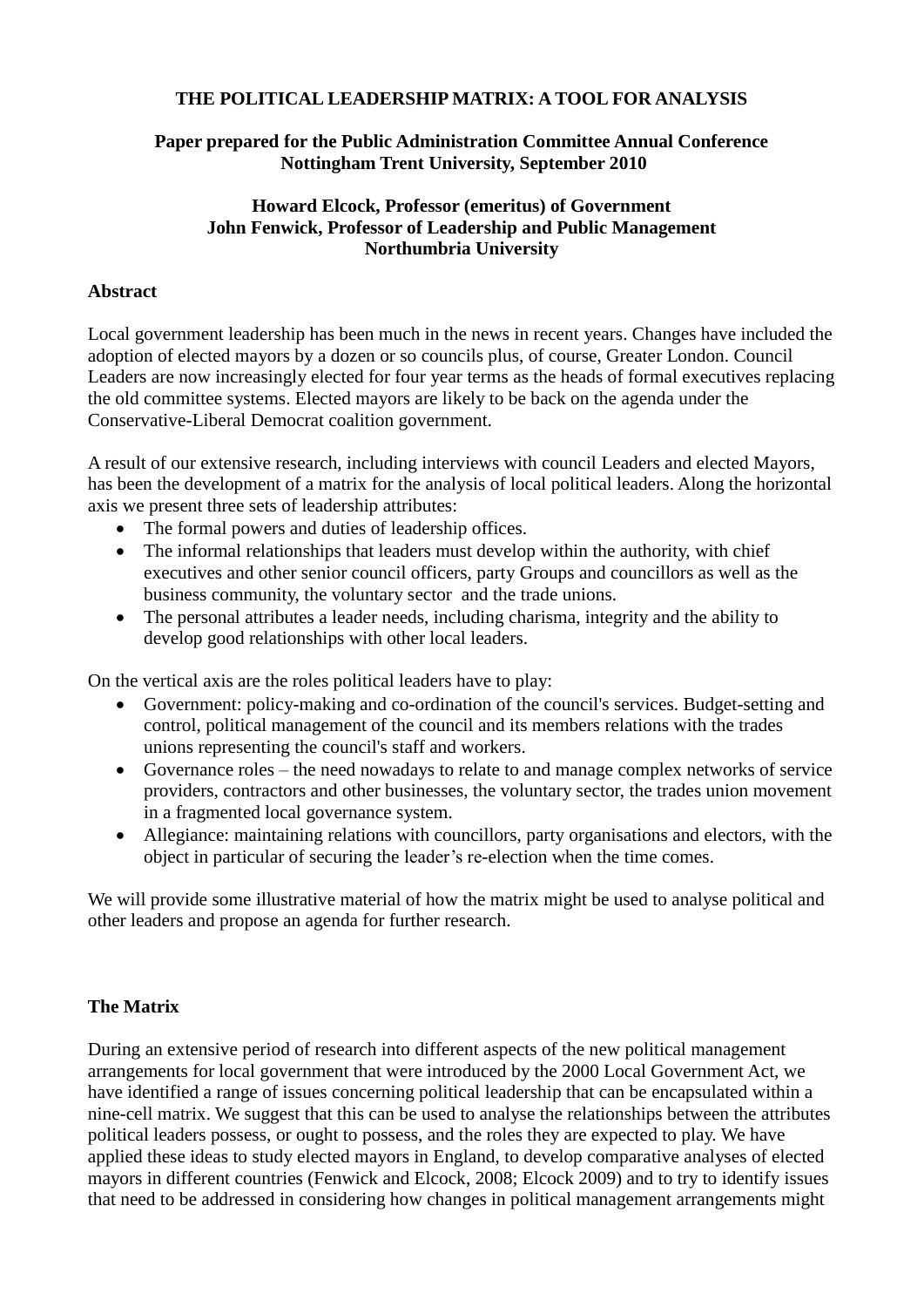have the maximum impact on local government systems where change has been judged to be necessary. The matrix itself is presented at the end of this paper.

#### **The Attributes of Leaders**

The headings across the top of the matrix address the powers, duties and influence that leaders need or indeed require in order to succeed. The first cell discusses the constitutional and legal powers and restraints that determine the scope of their powers and the limits of what leaders can legally do or are prohibited from doing: these are their institutional and formal attributes. Issues here include the existence or absence of a general legal competence for councils – thus English local authorities have long been constrained by the ultra vires doctrine although the 2000 Act granted them powers to address the economic, social and cultural well being of their communities, a provision widely regarded as granting councils a European style power of general competence

Another issue defined by the formal provisions of the law is the leader's term of office. The switch to electing council Leaders for a four year term of office instead of requiring them to be re-elected at the council's Annual General Meeting should give them greater freedom to plan and implement their policies over a longer period with the reasonable assurance that they have at least four years in which to do so. However, in reality its impact may be limited because many council Leaders have managed to survive their annual re-election over many years. A third issue that comes under this first heading is the extent to which local authority actions are constrained by the supervision of a higher level council, as is often the case in Germany, or by central government departments (JAG Griffith, 1966). Such central supervision and control is particularly strong in the United Kingdom, especially after the restrictions imposed on local authorities by the Thatcher and Major Administrations (Chandler, 2007; Fenwick and McMillan, 2009).

Moving along to the second set of attributes, which we define as the informal or latent ones, these mainly concern the relationships that leaders must build in order to be effective policy makers These include relations with party Groups of councillors, which are especially problematical for elected mayors who do not belong to the dominant party on the council or indeed may not be a member of a party Group at all. Thus Independent mayor Stuart Drummond had his first budget rejected by Hartlepool council. In North Tyneside Conservative Mayor Linda Arkley has since May 2010 had to work with a council where Labour holds the largest number of seats. Although also an Independent, Ray Mallon seems to have had less difficulty with his council than others and seems to have established good relations with its ruling Labour Group.

A second set of crucial relationships political leaders are those with the council's senior officers, especially its Chief Executive or General Manager. This relationship seems to have been problematical for Martin Winter, the former elected mayor of Doncaster, who lost the services of two Chief Executives during his terms of office and sought to restrict the chief executive's role after the departure of the first incumbent during his mayoralty. Similar friction seems to have occurred between the mayor and city manager of Stoke on Trent – the only council to opt for this model when it was originally offered in the 2000 Act. Stoke subsequently reverted to a leader and cabinet model under the provisions of the 2000 Act, and since then the Local Government and Public Involvement in Health Act 2007 has removed the mayor and council manager option altogether.

The third set of attributes concern the leader's personality, background and skills, which we have labelled the charismatic/agent attributes. It is often argued that political leaders must possess forceful, charismatic personalities but this may not necessarily be the case. Both Mayors Richard J Daley and his son Richard M Daley of Chicago were and are tedious public speakers; the talents that have enabled this dynasty to dominate Chicagoan politics for so long lie elsewhere, particularly in their ability to develop and maintain coalitions of that city's many ethnic groups that have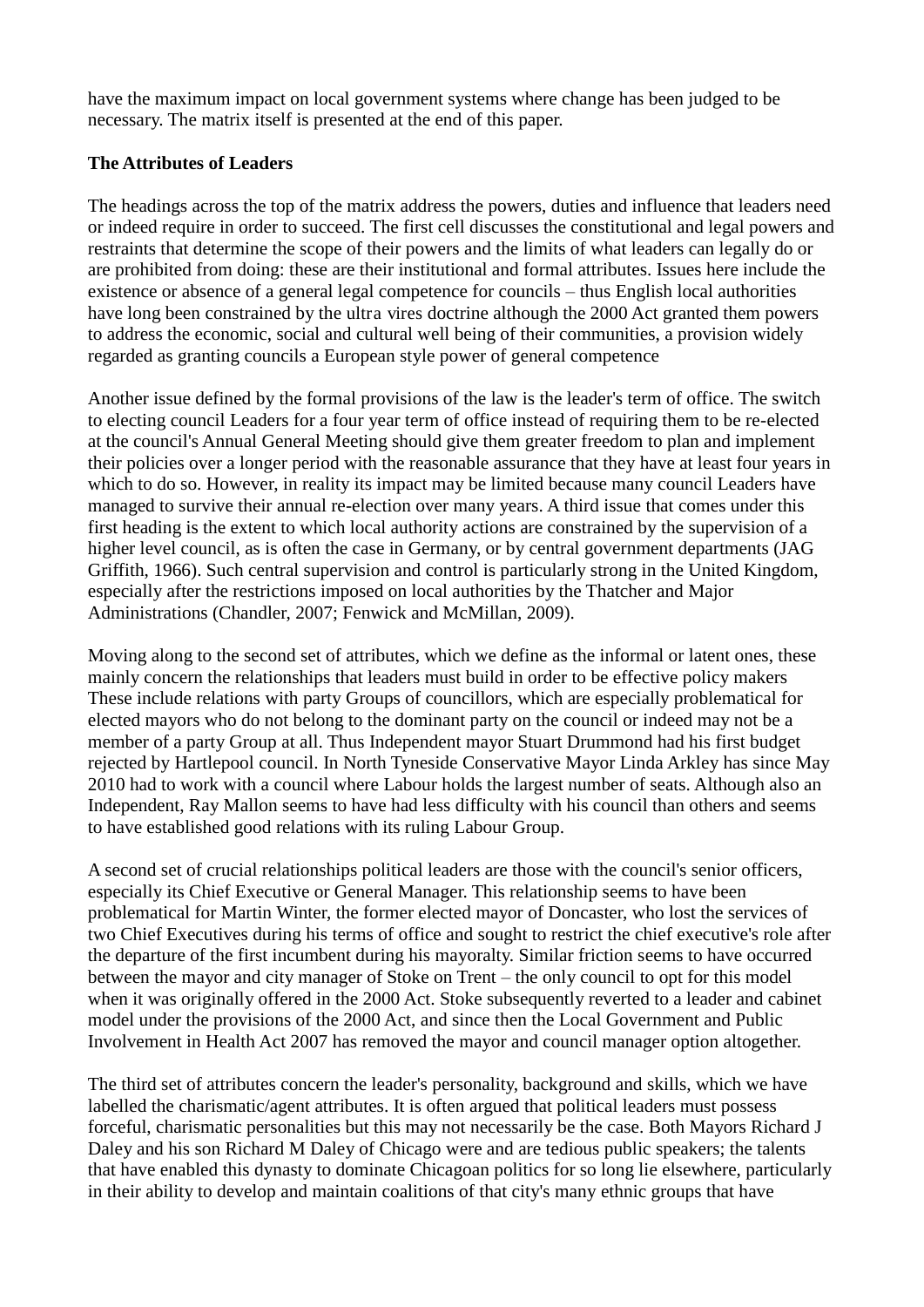maintained them in office for multiple terms (Banfield, 1961 Green and Holli, 1991).). Notoriously, although Adolf Hitler may have been a mesmeric public orator, Joseph Stalin was a leaden public speaker and a worse writer (Bullock, 1990).

There are other attributes that turn out to be important for the success of political leaders. In both English and American studies of elected mayors, being of local origin is often identified by elected mayors as a main reason for their success is winning election and retaining office in subsequent votes. At interview, mayors as diverse as Louis Mancuso in Fredonia, NY, Tony Egginton in Mansfield and Stuart Drummond in Hartlepool identified their local births, upbringings and careers as major reasons for their electoral success and survival. Ray Mallon won election as Mayor of Middlesbrough after a dramatic and stormy career as a senior officer in the local police force. Other factors, including their educational and career backgrounds also play their part, although they are perhaps less significant than those we have discussed so far.

#### **Leadership Roles**

On the vertical axis of the matrix we identify the three sets of roles that political leaders must perform or become involved in. Their success or otherwise in playing these roles effectively will depend on their possession or otherwise of the attributes discussed in the last section. The first set, their governmental roles relate to the organisation over which they have been given at least a degree of control by their election as mayor by the electorate or as leader by the council. The elected mayor or council leader will play prominent roles in developing and applying council policies, either his or her own or those proposed by the ruling party Group or Groups in their election manifestos. He or she will be responsible for overseeing the co-ordination of the council's departments and services, to ensure that they are consistent one with another and that there is no wasteful duplication of services or resources. One means of achieving these objectives is by chairing the council's cabinet or executive, as now required of leader or mayor, but previously conducted in some councils alongside key committee chairs long before formal executives were required under the 2000 Act (Elcock, 1998).

Another significant governmental leadership role is to ensure that members, especially cabinet members and officers alike, are sensitive to the views and complaints of local citizens. Many elected mayors declared in interviews that they have daily meetings with the Chief Executive and other senior officers, or at least talk to them more or less daily by telephone. Elected mayors in particular also receive many comments and complaints from members of the public: Mayor Martin Winter of Doncaster described dealing with these as the micro aspect of his job but he attached great importance to dealing with them. Engaging with the public also involves the development or encouragement of neighbourhood forums, local strategic partnerships or community councils, including parish and town councils where they exist, in situations where the council and its leaders do not have power to control such bodies (Fenwick and McMillan, 2009). Political leaders must exercise restraint in exercising control over such formally subordinate bodies if they are to have a chance fully to express their citizens' needs, wishes and complaints. Such restraint is not always easy to achieve and leaders must ensure that their subordinates exercise it.

Another major governmental role is overseeing the preparation and execution of the council's strategies. Some of these will be legal requirements, such as the Local Development Frameworks that English local planning authorities are required to prepare in order to secure a coherent and nowadays sustainable future for their communities' built and natural environments. Other strategies may be required by circumstances. Thus research studies of local authority budgetary processes in all four parts of the United Kingdom during the mid 1980s demonstrated that local authorities had to develop strategies to cope with the expenditure cuts demanded by Chancellor Denis Healey in and after 1976, followed by the still harsher cuts required by Margaret Thatcher's Conservative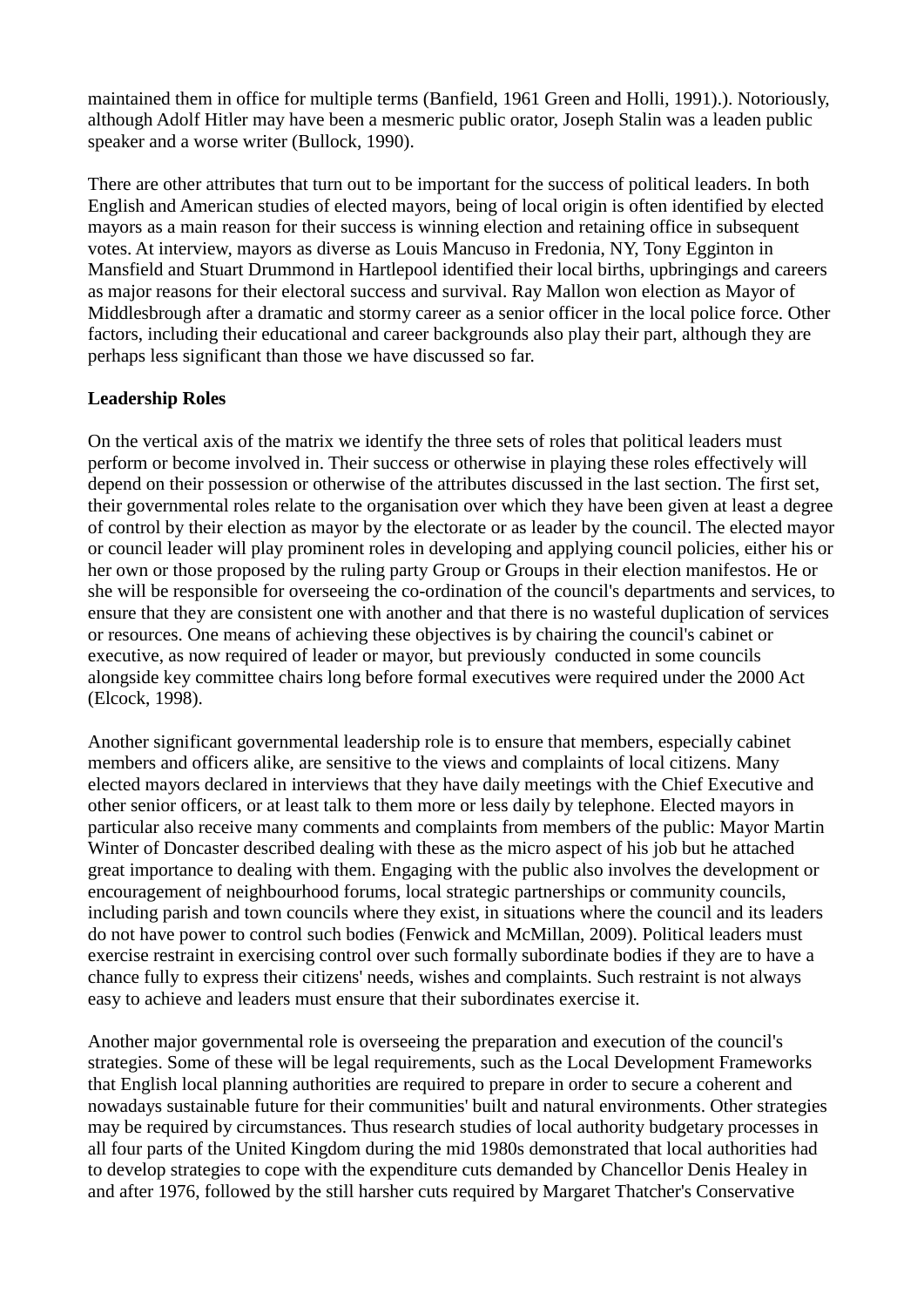Administration after May 1979. A common response was for leading councillors and senior officers to form informal budget strategy groups to develop ways of cutting expenditure without as far as possible damaging their councils' front line services. These groups were known by councillors and staff by such sobriquets as "The Big Three", The Gang of Four" or "The Magnificent Seven". Within these strategy groups, the differences between the councillors and officers concerned dwindled almost to vanishing point (Elcock and Jordan (eds), 1987; Elcock, Jordan and Midwinter, 1988).

The second set of roles, the governance ones, have become increasingly important as the local state has become fragmented as the result of the forced disposal of many facilities, resources and services to private companies or voluntary agencies in the 1980s and 1990s, together with the removal of some services to single purpose bodies, for instance the transfer of running schools from the local authority's education department to head teachers and school governors following the 1988 "Baker" "Education Act. Another source of fragmentation has been local authorities' developing role in economic regeneration and development, which has demanded that council leaders and elected mayors need to develop increasingly close relationships with local businesses, business organisations and the trades union movement. Hence leading figures in local authorities, including elected mayors, increasingly require "reticulist" (Friend, Power and Yewlett, 1974) network management skills (Painter et al.,1997) to co-ordinate large numbers of private,public and voluntary organisations to achieve common approaches to their communities' needs and problems. Since councils perform a wider range of functions than any other regional or local agencies despite the attrition of their powers that occurred especially during the Thatcher and Major Administrations. Also, the council's statutory land use planning functions ensure that the local authority now sits at the centre of a wide range of networks whose activities and relationships have to be co-ordinated. The most natural person to lead this co-ordination is the therefore the elected mayor or council Leader.

Studies of French local government indicate that such networking with business, labour and other interests is a main preoccupation of French maires, especially in the larger towns and cities (John and Cole, 2000). Again, the leader or mayor's attributes will determine his or her success in developing and managing these networks: they will have to be good communicators, able negotiators and use the authority of their offices to develop influence over the many independent actors who are involved in managing the political, economic, social and cultural welfare of their communities. Local authority mayors and Leaders thus play central roles in persuading divergent interests to work together in partnership for the good of the local community, rather than allowing a Hobbesian state of nature to develop in which businesses, unions and other agencies look after their own interests rather than co-operating for the benefit of the community.

The last set of roles we have named the allegiance roles because they concern the way leaders gain office and then attempt to ensure that they retain it. We might call these the Machiavellian roles, since many of the means for gaining and retaining office we discuss here were set out by that servant of the Medici family back in the 15<sup>th</sup> century. Machiavelli's prince must avoid hatred, by not expropriating the citizens' property and violating their wives. He must also avoid ridicule for instance by pompous resorts to histrionics over trifles, as Cicero advised (Kapust, 2010:198). At the same time he will not always be virtuous; his survival may sometimes entail doing morally wrong things in the interest of the prince's and his state's maintenance. Hence, Daniel Kapust argues that

The aim of the prince...is to be perceived as he needs to be to maintain his position; in doing so he maintains himself by his appearance, giving appropriate signs of his character...Machiavelli's prince must project an appropriate ethos to preserve himself and his polity; he must be flexible and capable of changing his appearance to fit the persuasive situation. (ibid: 599).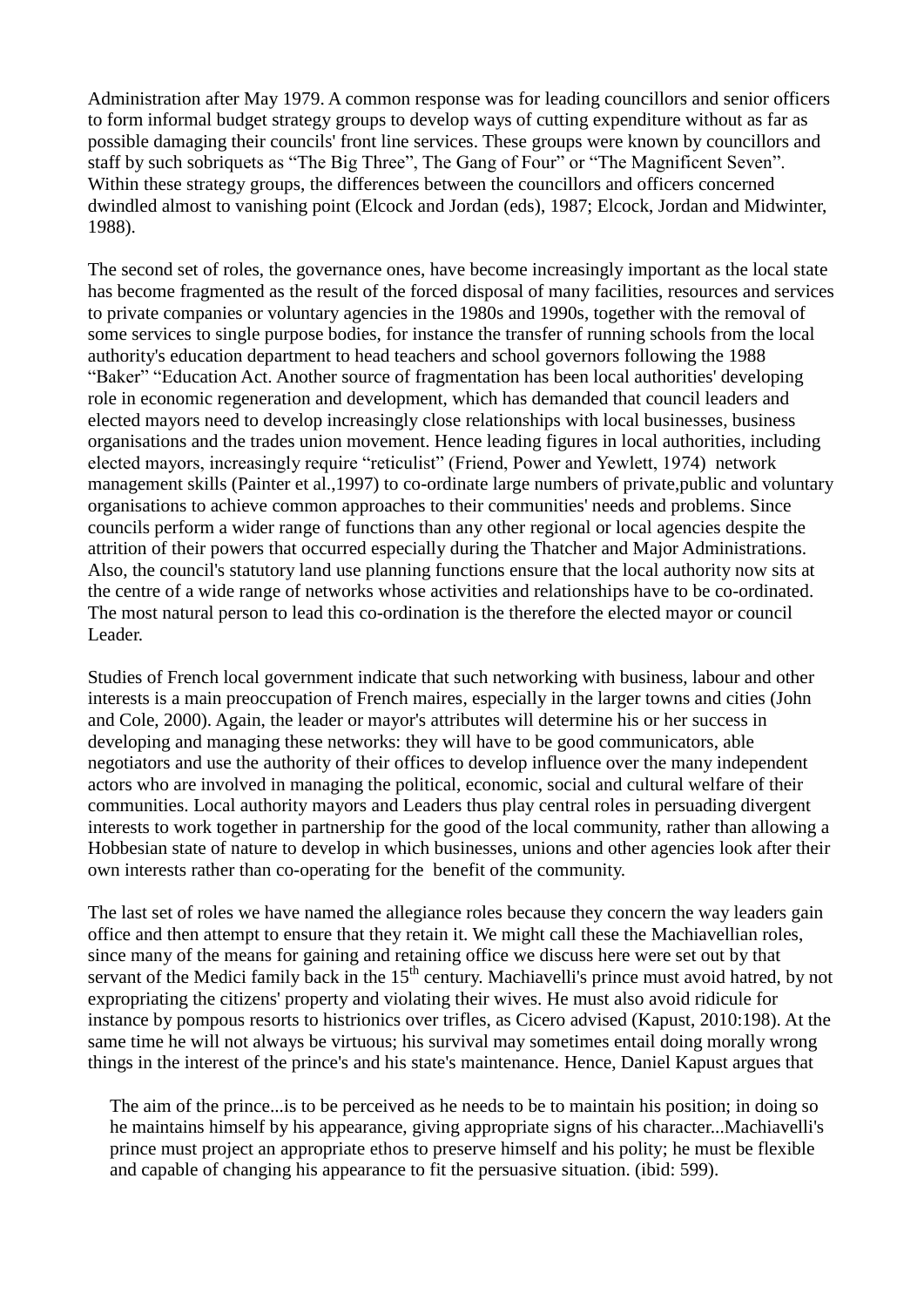For political leaders, gaining and retaining power involves many of the same issues that Machiavelli identified in the 15<sup>th</sup> century, although the methods involved are different and less violent.

The terms of leaders' survival are dictated in part by formal provisions, such as the term of office to which a leader is elected. Americans have long set store by short terms of office in order to ensure that their representatives remain close to their electors. The House of Representatives is re-elected every two years. Many elected mayors are elected for two or even one year terms, although this has commonly been extended to four years in the interest of giving the mayor more time to establish his or her rule and policies and thus become a more effective executive. This may be accompanied by a rule requiring that the mayor can only be re-elected once, as has been the case since 1948 for American Presidents. Mayors or other leaders may also be subject to recall or dismissal procedures, such as the passage of a no confidence resolution by the council or recall by a public petition. The provisions in the 2000 Local Government Act for the creation of elected mayors includes a provision for the removal as well as the creation of the office by local referendum – a device which, as referred to above, has been used to abolish the elected mayoralty in Stoke on Trent and has also been threatened in Doncaster.

The leader must also possess the Machiavellian art outlined earlier of maintaining supportive links with other power holders, including the members of the council and their party Groups, businesses, trades unions and voluntary agencies. However, in some countries this effort may degenerate into clientelism, whereby certain individuals, companies or agencies receive unfair or improper favour from political leaders such as elected mayors. The Greek Toparxes are alleged to indulge freely in such practices, which has resulted in major problems in the development of local economic development councils. (Chondroleou et al., 2005). The leader's survival thus requires the maintenance of high levels of skills in negotiation and communication. Many local mayors in England, Germany and the United States stressed the importance they attached to maintaining close links with local business leaders in order to secure those businesses' contribution to the prosperity of their communities (Elcock, 2001). French maires seek to assert their status by initiating major development projects such as the Europe Quarter in Lille surrounding the Lille Europe high speed railway junction, which was commissioned by that city's maire, Pierre Mauroy (John and Cole, 2000: 107-8). Si monumentum requiris, circumspice, as Sir Christopher Wren's son put it in an inscription in St. Paul's Cathedral.

Lastly, leaders must be accessible to their citizens, who will ultimately determine their survival or otherwise at the polls. Elected mayors in particular attach considerable importance to personal interventions to deal with citizens' complaints or grievances. In terms of their personal characters and reputations, they must be constantly aware of Lord Acton's warning that "power tends to corrupt and absolute power corrupts absolutely. Great men are almost always bad men". Evidence of corruption or other forms of malpractice or abuses of power lead to a leader's speedy demise once they are discovered, which is almost inevitable sooner or later in this age of investigative journalism.

The context of local leadership is undergoing rapid change. In the United Kingdom, the issue of trust in local leaders has been a significant political factor in recent years, reflected in the investigations of the Committee on Standards in Public Life into public confidence and trust, especially in local mayors. This has taken place alongside unprecedented economic crisis and the as yet untested political response. In the UK, the coalition government which took office in May 2010 has announced mayoral referenda in 12 major cities, a 25% cut in the public sector, the abolition of Comprehensive Area Assessment (CAA) in local government (so soon after its introduction) and changes to education which are likely to lead to little more than a few residual responsibilities being held by local authorities. In this uncharted territory, leadership will be more important and more difficult than ever and this will inevitably frame the context of theory and practice from now on.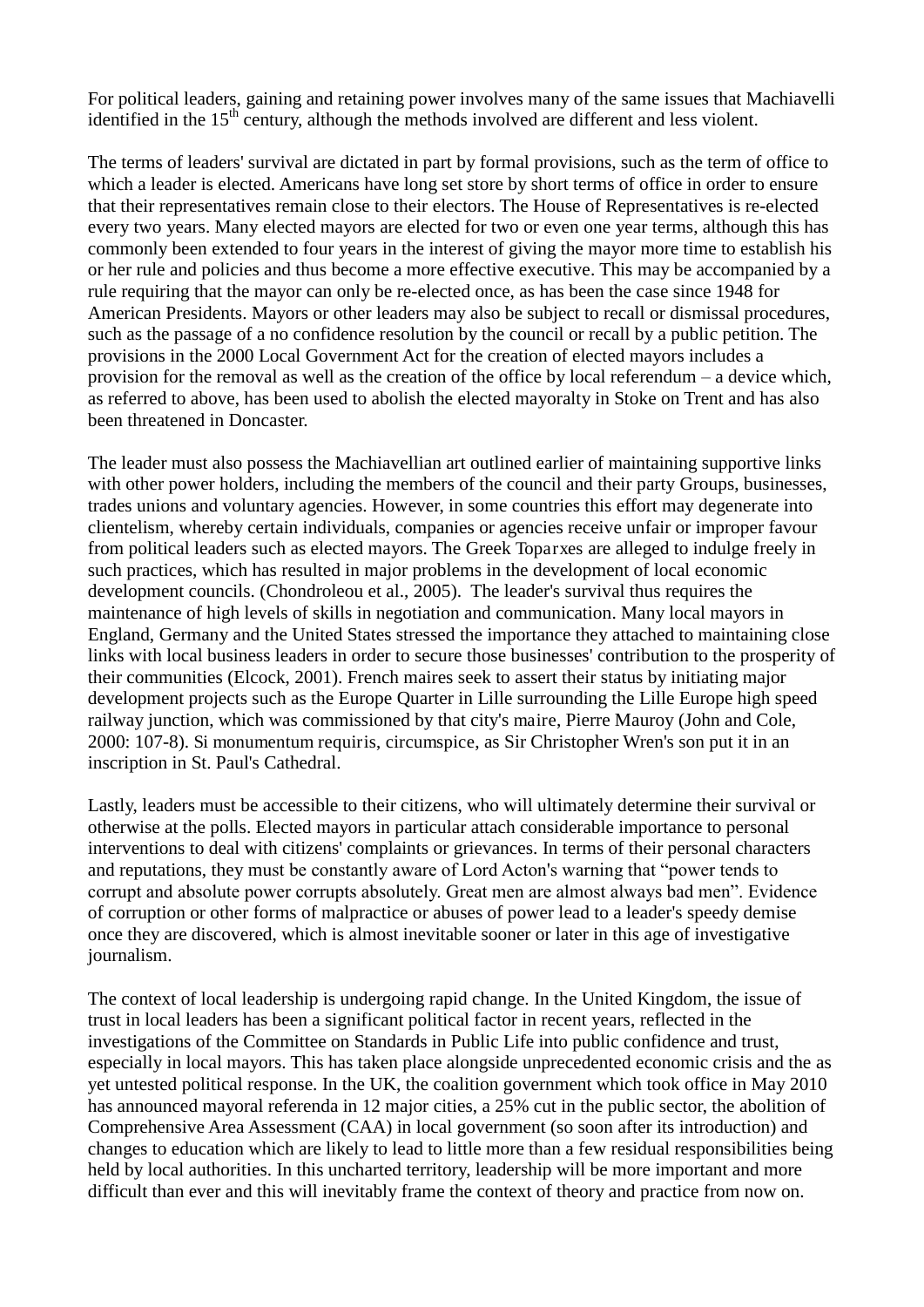#### **In Conclusion**

We offer the leadership matrix as a tool for the analysis of leadership in local political systems and for national systems too. It enables scholars, policy analysts, councillors and local government officers to examine practices in their own authorities and compare them with practices elsewhere to determine how their own leadership systems could be improved. It is a tool for assessing failures of leadership as well as its successes. It also facilitates comparisons of local leaders in different countries that increase our understanding of their leadership systems and to consider what, if anything can be learnt from foreign institutions, processes or experiences (Rose, 1993). We would encourage colleagues to make use of the matrix and assess its utility (or otherwise) in developing their own research projects and teaching courses, for example by considering the interaction between the attributes and roles of political leaders in particular institutional, political or ideological contexts. Also, they might examine the relative importance that individual leaders attach to the various roles and attributes identified in the matrix.

## **References**

Banfield, E 1961: Political Influence, New York, USA, Free Press of Glencoe.

Bullock, A, 1990: Hitler and Stalin: parallel lives Fontana Press.

Chandler, JA, 2007: Understanding local government, Manchester University Press.

Chondroleou, G, H Elcock, J Liddle and I Oikonomopoulos,, 2005: "A comparison of local management of regeneration in England and Greece" International Journal of Public Sector Management volume `8, no. 2, pp 14-127.

Elcock, H, 1998: "Council Leaders in the new Britain: Looking back and looking forwards" Public Money and Management, volume 18, no. 3, pp15-21.

Elcock, H, 2001: Political Leadership, Edward Elgar

Elcock, H, 2009: "Comparing elected mayors: lesson drawing from four countries", Public Administration, volume 86, no. 3, pp. 795-812

Elcock H and G Jordan (eds), The budgetary process in British local government, Avebury Press. Elcock, H, G Jordan and AF Midwinter, Managing the margins: budgeting in local government, Longman.

Fenwick J and H Elcock, 2008: "Comparing elected mayors", International Journal of Public Sector Management, volume 20, no. 3, pp. 226-238

Fenwick, J and J McMillan, 2009: "The discourse of local partnership in the United Kingdom", paper read to the Public Administration Committee Annual ?Conference, University of Glamorgan, September.

Friend, J, JM power and CJL Yewlett, 1974: Public planning: the inter-corporate dimension, London, Tavistock Press.

Green, PM and MG Holli (eds), 1991: Restoration 1989: Chicago elects a new Daley, Chicago, Lyceum Books.

Griffith, JAG, 1966: Central Departments and local authorities, G Allen and Unwin.

John, P and A Cole, 2000: "Political leadership in the new urban governance: Britain and France compared, in L Pratchett (ed), The modernisation agenda in local government, Frank Cass.

Kapust, DJ, 2010: "Acting the princely style: Ethos and pathos in Cicero's On the ideal orator and Machiavelli's *The Prince", Political Studies,* volume 58, No. 3, pp.590-608.

Painter, C, K Isaac-Henry and J Rouse, 1997: "Local authorities and non-elected agencies: strategic management and organisational networks", Public Administration, volume 75, no. 2, pp. 225-248. Rose R, 1993: Lesson drawing in public policy, Chatham House, HJ, USA, Chatham House.